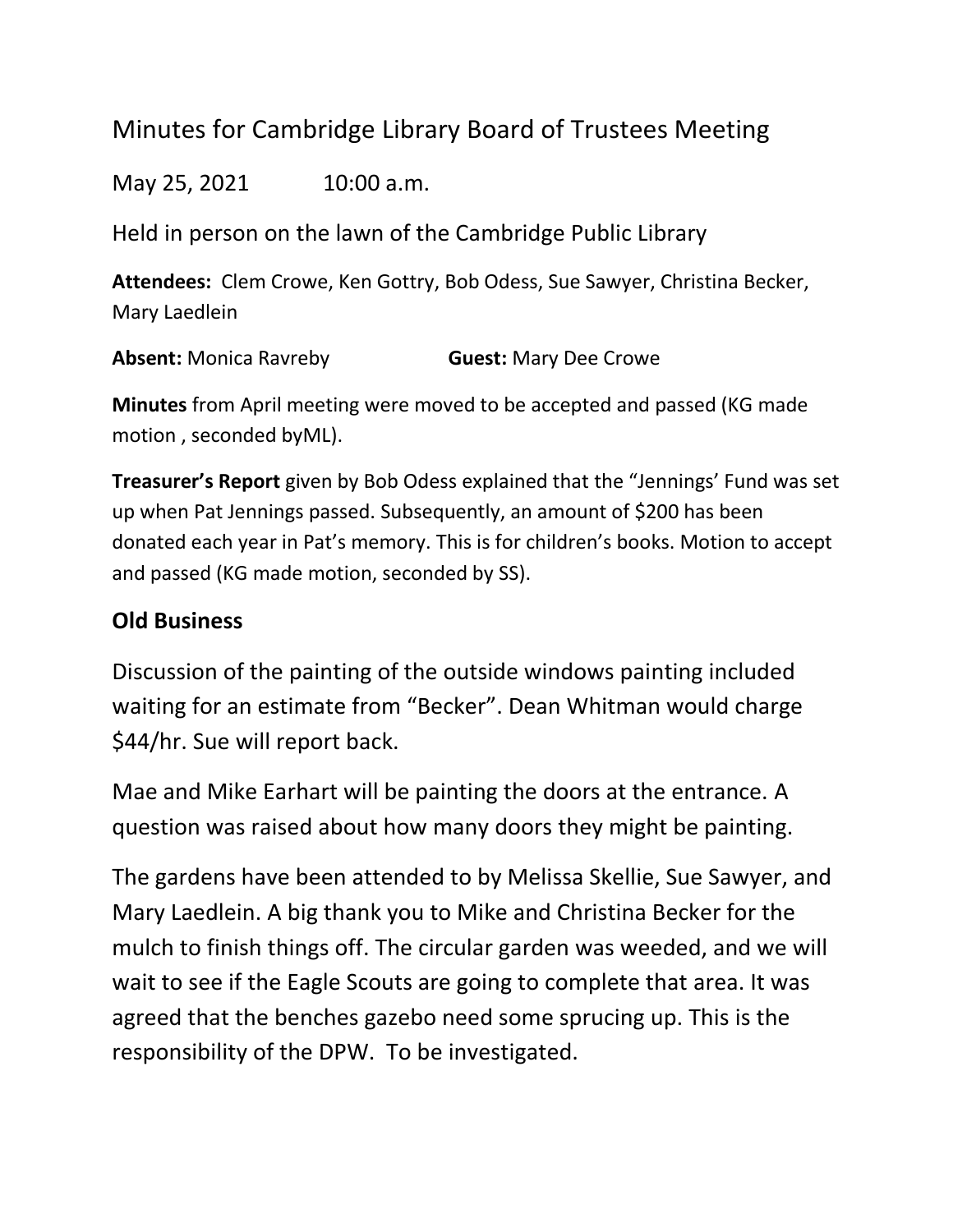## **New Business**

Ken will be the Grand Marshall of the Memorial Day Parade! Congratulations to our hometown historian!

Bob attended the SALS Annual Meeting (zoom). He reported that it was brief (1/2 hour). A board member was elected, and everyone celebrated getting through the difficult year.

Christina met with a lawyer to stay up with the new Covid guidelines. She felt that not much was made clear and that smaller libraries are on their own. The honor system regarding vaccinations is in place.

There is concern over the air circulation in the basement. There was agreement that this is a future issue to be addressed. Our architect has "disappeared" due to Covid timing. However, the cost estimate we were presented is good for five years.

As of June  $1^{st}$ , the library will be open 30 hours a week. The pre-Covid schedule will be followed. The issue of gatherings was discussed. All members shared a concern to provide a meeting place for groups that help with Alzheimer s support, aid with health care insurance, etc. These meeting are generally an hour or less. The trustees did not seem ready to open the library for larger groups for a longer period.

Our signage will state **Masks Recommended. Limit of concurrent browsers is lifted. Groups of 5 or less may meet for an hour or less when following the meeting room policy.** This block motion was made by KG, seconded by BO and passed.

Christina shared that the kindergarten, first grade, and third grade students would be visiting the library during June. They will enjoy an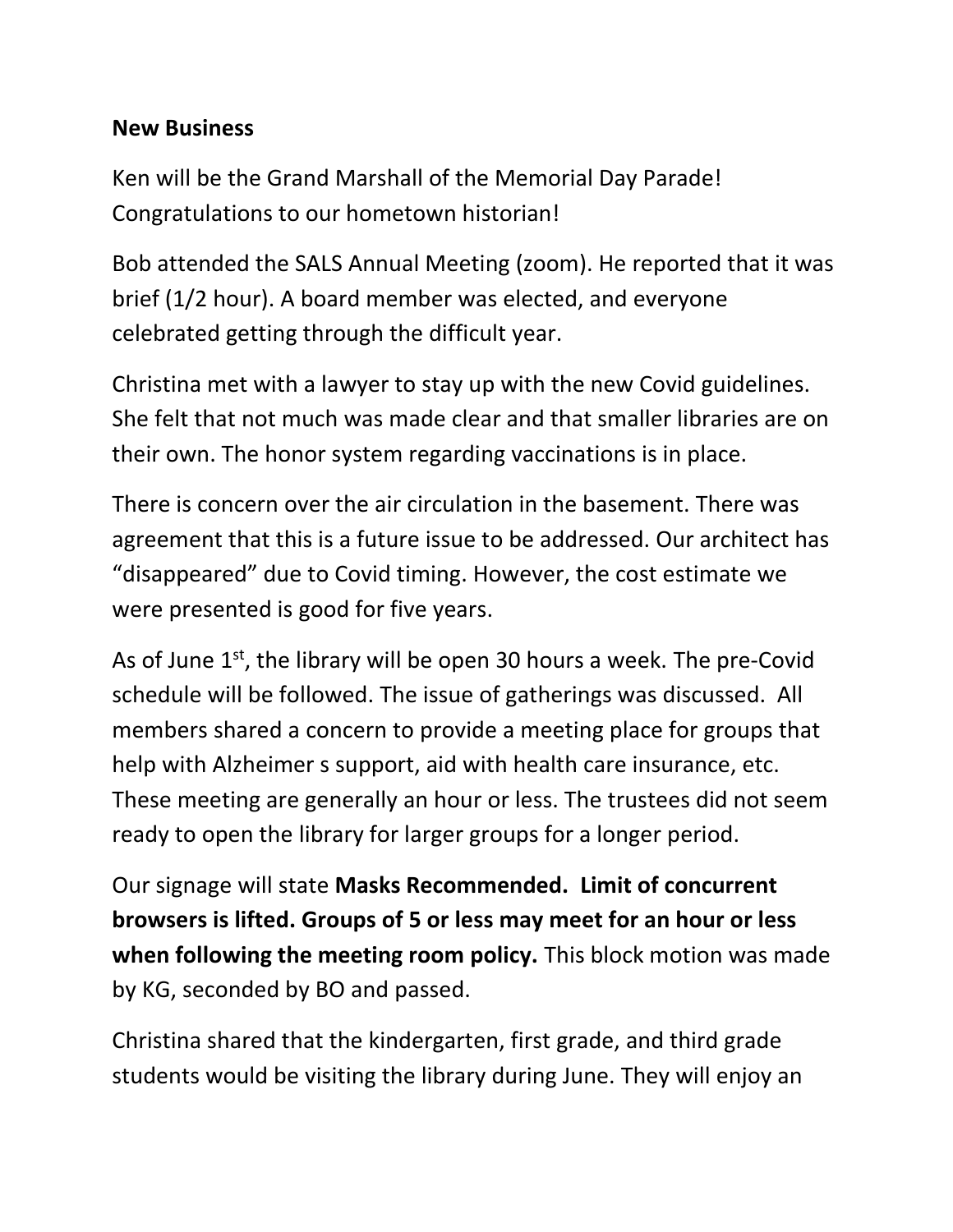activity, a read aloud, and an opportunity to tour the library. In addition, each child will be able to obtain a library card with information filled in by a parent. They will picnic lunch on the grounds and visit the war memorials.

Kits for Kids has been well received. Live plants and activities to follow will be ready on May 26. Children are signing up for summer reading that will present them with a challenge over the holiday.

Farm to Library has been amazing! Over 115 people have been taken food. The Farm 2 Library is up for an International Award.

The community newsletter was well received. The Library Vote in May received the most votes (School Budget Vote).

Programming is going well. There will be links available for children in the summer: Science Tellers, Hello Art Studio, and Adopt a stuffed animal.

Christina suggested involving Second Chance and perhaps John Katz.

Museum passes will be updated with the lifting of Covid restrictions. We are looking forward to the return of in-person children's programs. A new coordinator was suggested, Bella Dill.

Clem asked to step down from his current position of the Board. He would, however, like to attend meetings. This was agreed on. However, it was asked of Clem to appear before the Village Board, with others, to explain the tax structure of the library.